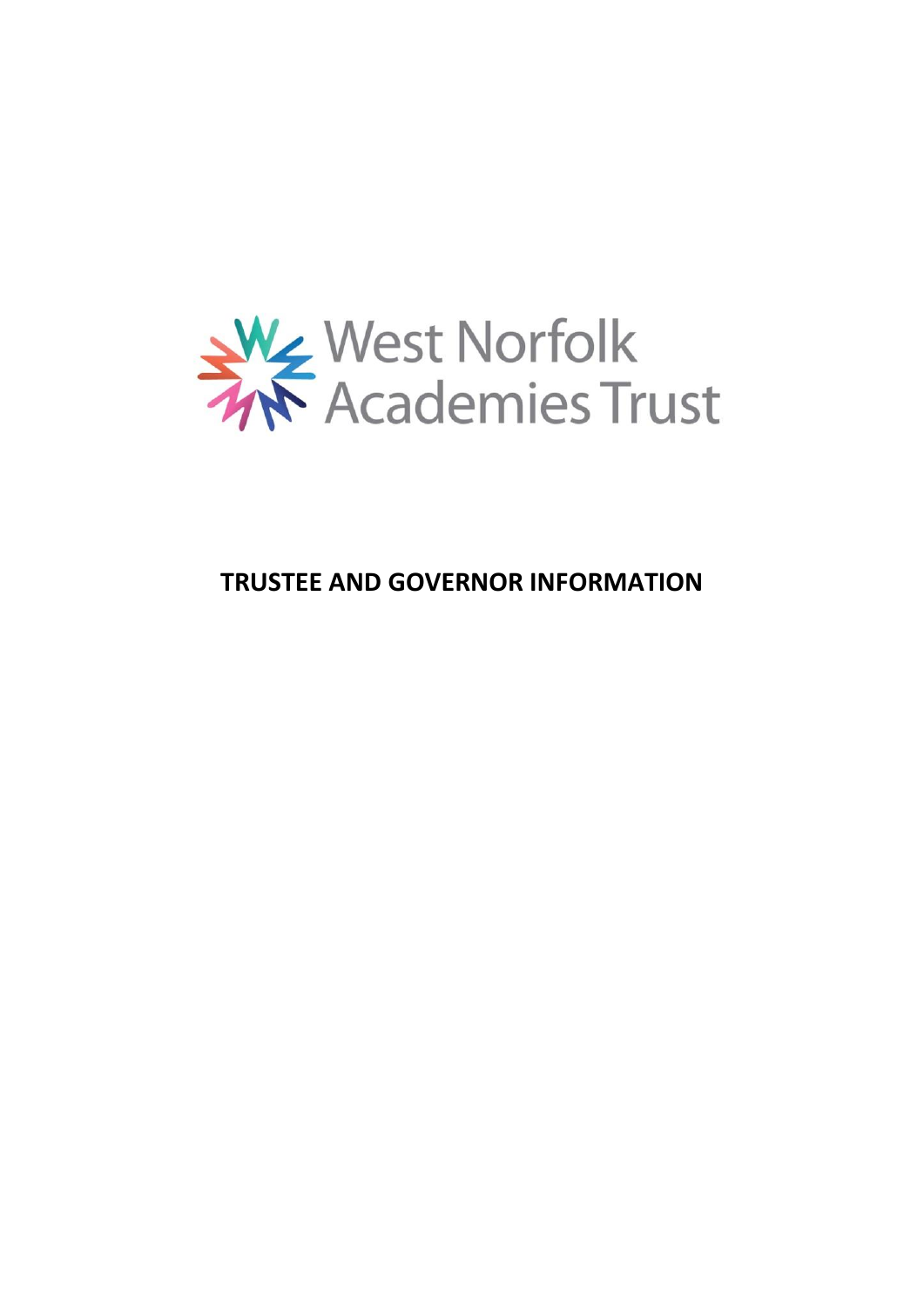

## **The Role of the Local Governing Body within W.N.A.T.**

#### **The Vision for our Trust**

The West Norfolk Academies Trust is a small locally based charity working with Primary and Secondary schools in the West Norfolk area.

Our vision is for every student to realise excellent achievement and progress through the development of a high challenge and high support achievement culture.

Our Academy trust has four areas of strategic development;

- To produce world class standards of student achievement
- To further improve student and community engagement
- To develop an excellent standard of Teaching and Learning
- To provide and maintain world class resources for our school community

We work hard to ensure that every student is known and engages with their school.

We believe in flat management structures where leaders, managers, teachers and support staff work collaboratively to ensure that every student achieves.

Our schools work for the benefit of the young people in our care and for the local communities which we serve.

Staff across all Trust schools will work closely together to improve teaching and learning approaches for our students.

#### **The Values of our Trust**

#### **We value:**

**1. Our students** -Every student in a Trust school being proud of their school and playing an active role within it.

**2. Our Student's Life Chances** - Every student achieving the best possible academic qualifications which lead to greater future life chances.

**3. Continuous Improvement** - Ensuring that every Trust school continually improves.

**4. Our staff** - The Trust will develop, challenge and support them to succeed in their role

**5. Collaboration** - Our Schools work together with other schools locally and nationally for mutual benefit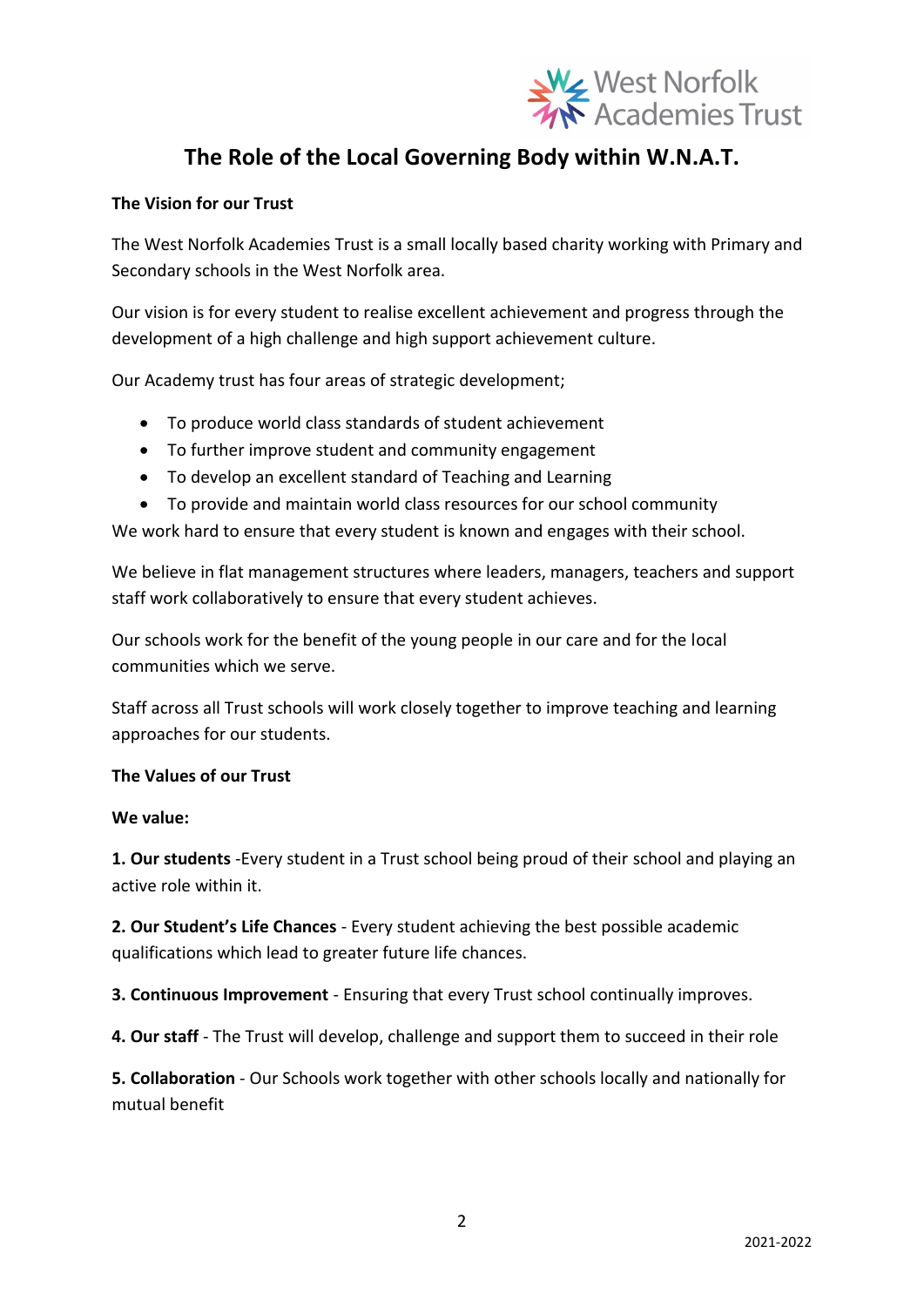

## **The Roles of the Members, Trustees and Local Governors**

All Members, Trustees and Local governors should adhere to the Nolan 7 principles of public life which are;

- 1. Selflessness holders of public office should act solely in terms of the public interest.
- 2. Integrity holders of public office must avoid placing themselves under any obligation to people or organisations that might try inappropriately to influence them in their work. They should not act or take decisions in order to gain financial or other material benefits for themselves, their family, or their friends. They must declare and resolve any interests and relationships.
- 3. Objectivity holders of public office must act and take decisions impartially, fairly and on merit, using the best evidence and without discrimination or bias.
- 4. Accountability holders of public office are accountable to the public for their decisions and actions and must submit themselves to the scrutiny necessary to ensure this.
- 5. Openness holders of public office should act and take decisions in an open and transparent manner. Information should not be withheld from the public unless there are clear and lawful reasons for so doing.
- 6. Honesty holders of public office should be truthful.
- 7. Leadership holders of public office should exhibit these principles in their own behaviours. They should actively promote and robustly support the principles and be willing to challenge poor behaviour wherever it occurs.

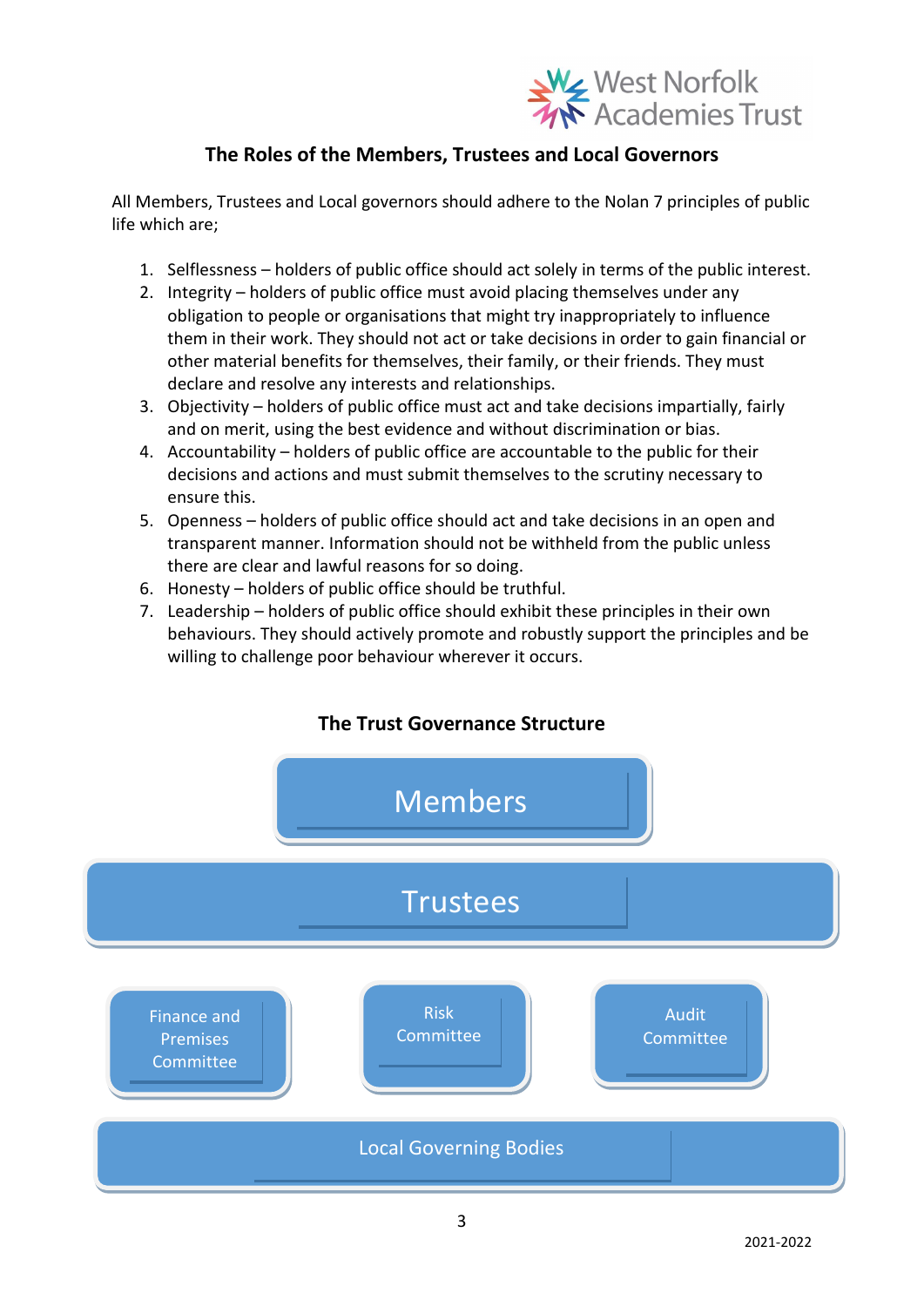

## **Trustees and Members**

- The members comprise of a small number of Trustees who act at as the "shareholders" for the company.
- The Members elect the Trustees (including the Chief Executive Officer the only paid member of the Trustees)
- The Trustees have overall accountability for all the schools within the multi-academy trust.
- The Trustees (via sub-committees) manage all finances (including audit), premises and personnel areas of all the schools
- The Trustees review and agree the policies outlined in appendix 1
- The Chief Executive Officer runs the Trust on a day to day basis, line managing the executive team members and is held to account by the Trustees
- The Trustees may attend local Governing body meetings but the main method of communication between the Trust and the local governing bodies is via Governor Minutes and the Executive team reports to the Trustees.
- The Chief Executive Officer and the Chair of the Trustees will meet termly with the chairs of the local governing body

## **The Requirements of Local Governors**

There are three key requirements for each Local Governor;

#### **Be prepared**

- 1. Get to know the school through reading, discussion, and meeting the Headteacher and Chair of the LGB.
- 2. Read the legal framework for the school and the operations of the Trust by reading material issued to you (Articles of Association, Funding Agreement, Scheme of Delegation, Ofsted inspection framework) and seek clarification where necessary.
- 3. Reading educational news articles in the press.
- 4. Commit to training and development opportunities organised by or through the Trust.

#### **Actively participate**

- 1. Attend meetings of the Local Governing Body, and any working groups that you are part of. Regular attendance at meetings is considered a minimum requirement.
- 2. Read all papers for meetings in advance of the meetings and then ask questions that provide clarifications, challenge or that aid further understanding of the issues and so help discussion about the decisions required.
- 3. Contribute at meetings, ensuring that you speak, act, and vote in what you believe to be the best interests of the school (while some Governors are elected by a particular part of our community, the responsibility of all Governors is to the school as a whole).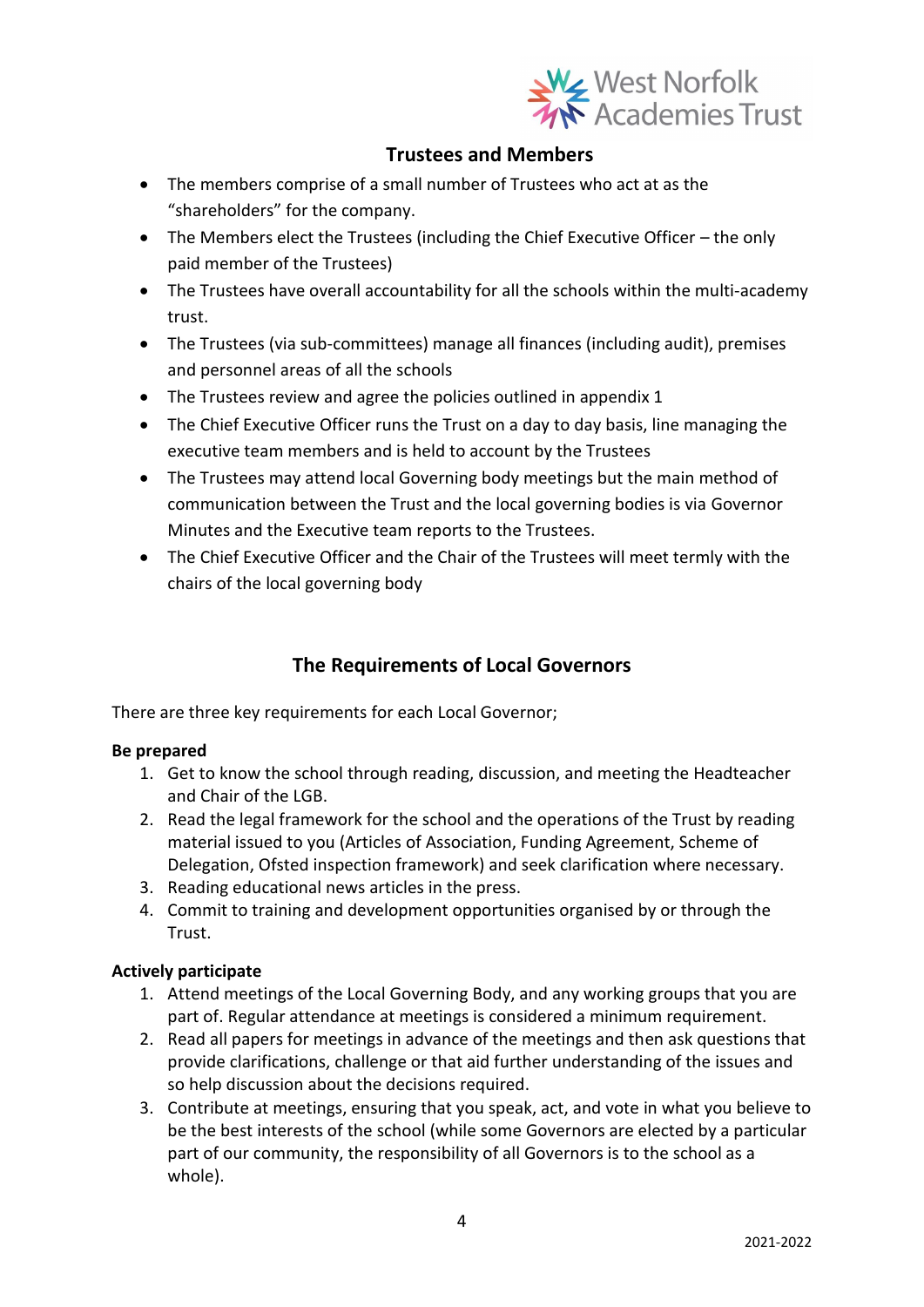

4. Agree to undertake a 'Lead Governor' role and fulfil it diligently if required.

#### **Act appropriately**

- 1. Work as a member of a team.
- 2. Respect confidentiality of information and opinions and the need for the LGB to have in-depth and private discussions.
- 3. Act within the framework of the policies of the Trustees, Local Governing Body and legal requirements.
- 4. Respect all Local Governing Body decisions and support them in public.

The role of a Local Governor is **not** to:

- Manage operations that is the role of the Headteacher and senior staff; the role of Governors is to set strategy and hold the Headteacher to account for delivery of that strategy and performance
- Assess the quality of teaching, or the quality of individual staff that is the role of the Headteacher through teaching and learning and performance management processes; the role of Governors is to ensure that students are making appropriate progress and that educational and HR policies are appropriate and being implemented.
- Make staffing appointments independently of the Trust. The Trust leads on appointments in close liaison with the LGB and Headteacher.

#### **Lead Governor Roles**

In addition to being part of the LGB, Local Governors will be expected to have a 'Lead Governor' role, which will involve developing a greater understanding of a particular aspect of school life. The Local Governor will be expected to meet relevant staff and ask questions and seek evidence (including dip-sampling / audit of information) to ensure that policies and procedures are being followed and that performance is as reported to the LGB / Trustees and is acceptable.

The anticipated Lead Governor roles would be:

- Chair of the LGB to support and challenge the Headteacher and liaise with the Board of Trustees.
- Pupils' achievement and progress with a Governor over seeing a "bucket" of Progress 8 (English/Maths, Languages/Humanities/Computing and All other subjects)
- Child protection and safeguarding to review child protection issues / cases, to ensure that statutory and trust policies are being followed, and contribute to reviews of trust policies to ensure that they remain effective.
- SEND to understand the strategies for supporting pupils with SEND; to monitor performance of those pupils and seek evidence for the effectiveness of the school support for these pupils; and to contribute to the review of SEND provision and strategies.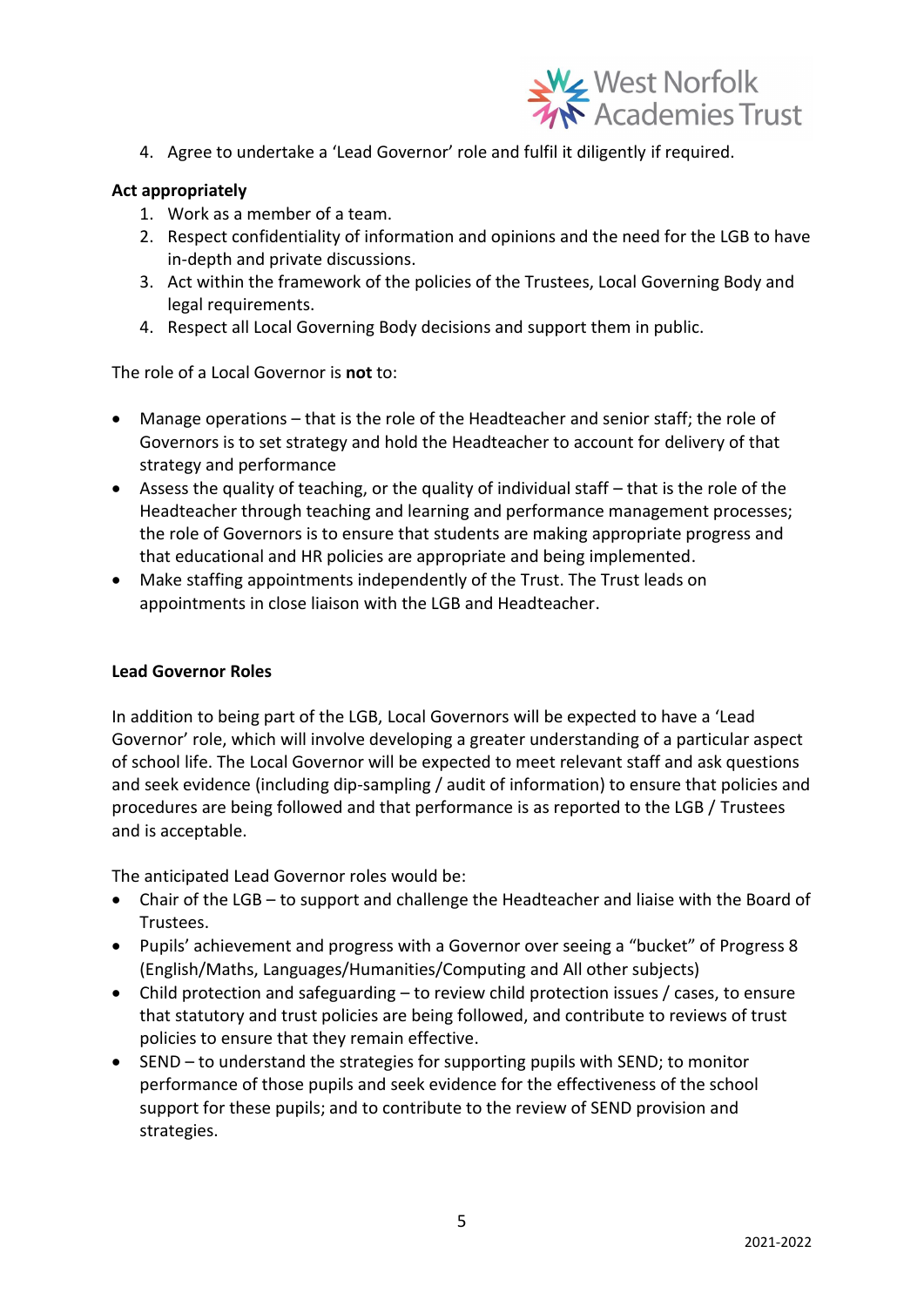

- Pupil Premium to understand the strategies for supporting PP students; to monitor performance of those pupils and seek evidence for the effectiveness of the school support for these pupils; and to contribute to the review of PP provision and strategies.
- Curriculum To monitor the school curriculum to ensure that it is "broad and balanced" alongside promoting extra-curricular engagement and PSHE activities
- Attendance To monitor student attendance and the effectiveness of the school strategies to improve this area
- To monitor Specific Key Stages or other areas e.g. KS3, EYFS as appropriate in line with the school's development plan

#### **The role of the Chair of the Local Governing Body**

The Chair of the Local Governors has a key role within the LGB. In addition to the obligations and requirements upon all Local Governors that are outlined above, the Chair of Governors will:

- 1. Meet with the Headteacher at least monthly to understand current performance, issues and opportunities;
- 2. Be available for the Headteacher as required in the event of urgent situations;
- 3. Liaise with the Headteacher and Clerk to set the agenda for LGB meetings and to ensure that decisions taken at meetings are implemented and that actions are undertaken;
- 4. Support the Headteacher in engagement with the Trust, including attendance at and contribution to events organised for Chair of the LGB;
- 5. With the Headteacher, lead engagement with the Trustees, including regarding any Board appointed vacancies on the LGB to ensure that Trustees' are aware of the necessary skills / knowledge / experience that the LGB requires;
- 6. Meet termly with the Chairs of the other LGBs and the Executive Headteacher, members of the executive team and Trustees with appropriate regularity to ensure effective engagement, understanding, support and challenge within the Trust.
- 7. All items may be undertaken by the Vice Chair in the absence of the Chair.

#### **Terms of Reference of the Local Governing Body (LGB)**

#### **Purpose**

- To implement the curriculum for the school and monitor standards to ensure that every pupil makes the best progress they can and achieves well.
- To set the School Development Plan and monitor its implementation to ensure that provision continues to improve.

#### **Membership, Meetings & Quorum**

Membership: as approved by the Board of Trustees. The Executive Headteacher has a standing right of attendance, but is not a voting governor. The LGB may invite other members of staff to attend in a non-voting capacity. There must always be at least two governors who were, at the time of their appointment, parents of children at the school; if the LGB is unable to recruit parent governors in two consecutive processes of seeking nominations, the Board shall be entitled to appoint individuals in the accordance with DfE Articles of Association 54A and 56.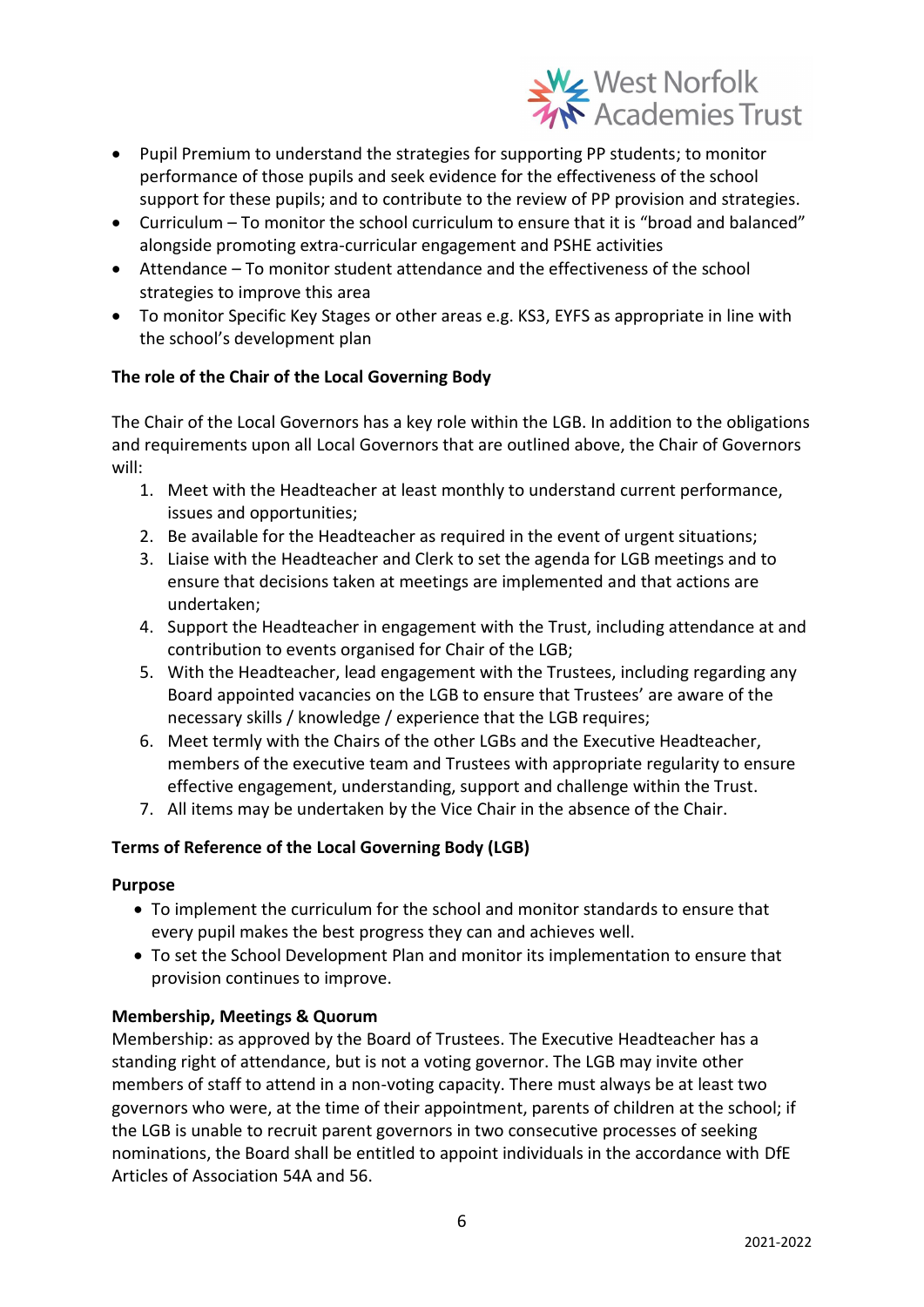

Appointment:

- Headteacher ex-officio
- Parents: Parent governors shall be appointed by the following process:
	- o Seeking nominations from all parents based upon skill sets that the LGB's skills audit and the school improvement plan indicate are most important for effective governance of the school;
	- o If there are fewer nominations than vacancies, and if the nominees have appropriate skills sets, the nominees are appointed by the LGB, and the LGB then seeks to appoint additional parents with appropriate skills as parent governors to fill any vacancies (posts can be held vacant until the following term where the LGB considers this appropriate, such as to enable parents of an incoming year group to be eligible);
	- o If there are more nominations than vacancies, Governors will develop a shortlist of the nominations who have appropriate skill sets (and this process may involve meeting nominees), and an election will be held where the parents / carers of each child attending the school on the date that the election starts are entitled to vote (one vote per child) for the shortlisted nominees. The nominee with the largest number of votes will be appointed by the LGB; if there was more than one vacancy this process shall be repeated until all vacancies are filled (i.e. if two vacancies, the two nominees with the most votes shall be appointed).
- Staff: The Board shall appoint following nominations and election process within the school.
- Trustee appointed: appointed by ordinary resolution of the Board of Trustees based on the skills / experience that is required by the LGB to ensure its effectiveness.

| Desirable skills and experiences                                                                                           |           | Target composition (as a minimum)                                                                                                                                    |
|----------------------------------------------------------------------------------------------------------------------------|-----------|----------------------------------------------------------------------------------------------------------------------------------------------------------------------|
| Educational leadership / governance                                                                                        | ٠         | 1 Headteacher (ex-officio)                                                                                                                                           |
| expertise, ideally from both primary and<br>secondary phases, including SEND expertise                                     | $\bullet$ | 2 members of staff (One teaching<br>and one support) (via nomination                                                                                                 |
| Expertise in other public services delivering<br>to our community (i.e. health, children's<br>services)<br>Legal expertise | $\bullet$ | / election / appointment)<br>2 parents with appropriate skill<br>sets (nominations sought, then<br>election from a shortlist of                                      |
| Human Resources expertise                                                                                                  |           | suitable nominees)                                                                                                                                                   |
| Marketing and business development<br>expertise<br>Local community knowledge and expertise<br>This list is not exhaustive. | $\bullet$ | 5 appointed by the Board of<br>Trustees based on ensuring a<br>breadth of suitable skills<br>Composition will vary according to<br>the size and needs of the school. |

- Individuals will be eligible for re-election or re-appointment after four years.
- All Local Governors must comply with the provisions within the DfE Articles of Association for ineligibility as if they were Trustees of the Trust.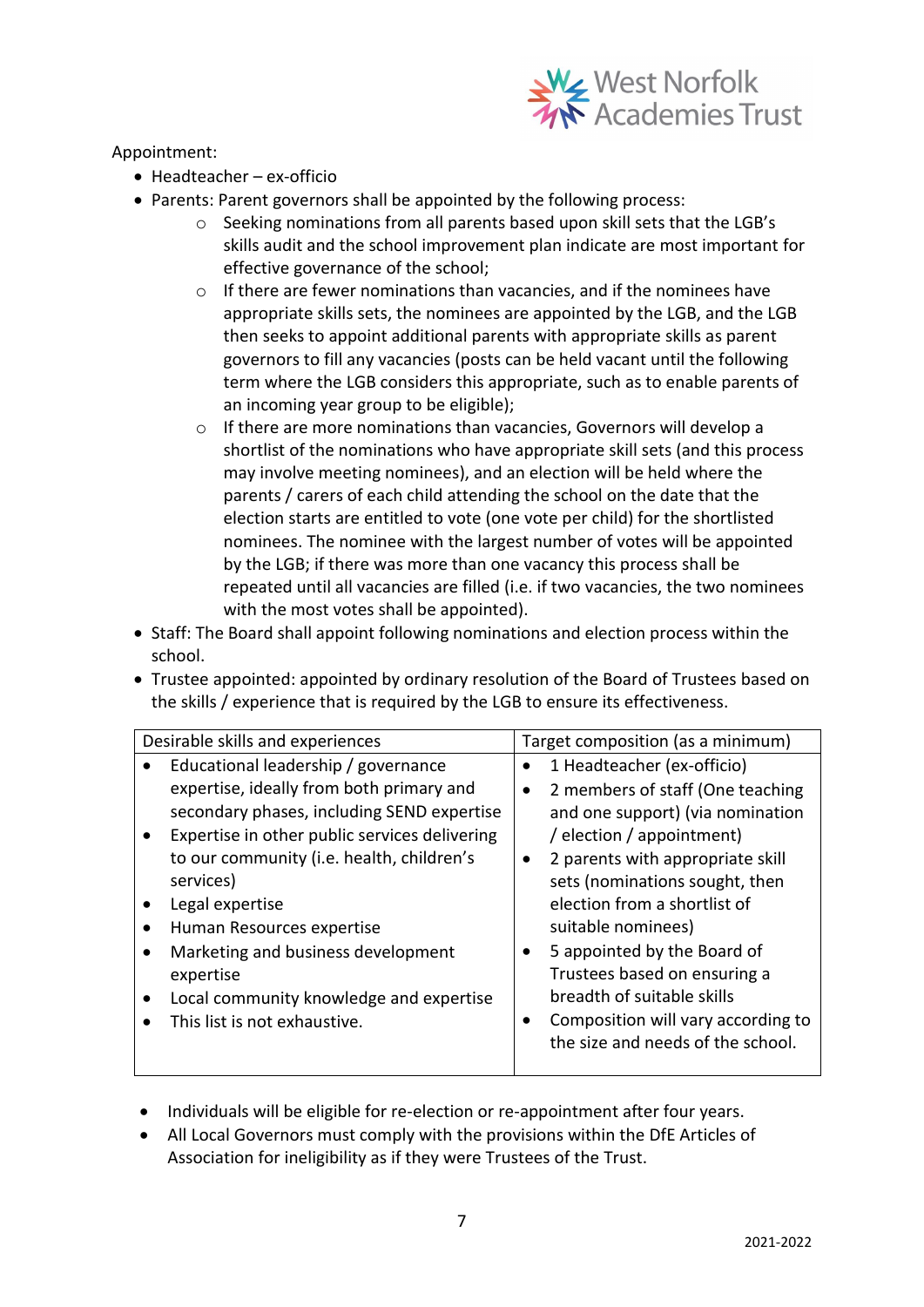

- Local Governors of the school must declare conflicts of interest in accordance with the Articles of Association as if they were Trustees of the Trust.
- Meetings: usually six times per year with additional meetings as required.
- Meetings of the LGB will be quorate if 5 or one-half of Governors are present (whichever is the greater); this provision applies to every part of the meeting.
- Each Local Governor shall have one vote. All decisions require a majority of the persons present and entitled to vote. The Chair will have a second and casting vote if necessary.

## **Local Governing Body Terms of Reference**

Subject to the provisions of the Article and this Scheme of Delegation, the LGB may make any decision necessary to provide high quality education within the school. The objectives of the LGB are to ensure that:

- Student performance, progress and outcomes are maximised;
- Resources of the school are used effectively; and
- The school complies with statutory regulations delegated to it from the Trustees.

Specifically, the LGB is to:

- Approve the School Improvement and Development Plan and monitor its implementation, ensuring that it focuses upon:
	- o Maintaining and, where necessary, improving the quality of teaching;
	- o Closing any identified gaps in performance, be these subjects or identified groups of students;
	- o Continuous Professional Development of staff;
- Implement the agreed curriculum and monitor its delivery:
- Recommend educational targets to the Board of Trustees and, once approved, monitor progress towards those targets;
- Monitor staff and financial resources in accordance with this Scheme of Delegation;
- Ensure that Governors have the appropriate skills and knowledge to perform their role, including undertaking training as required; and
- Review and adopt policies in accordance with this Scheme of Delegation (see Appendix 2).

Regarding educational provision and quality, the LGB will:

- review and advise on the school's curriculum policy;
- receive regular reports on progress towards achieving performance targets;
- monitor school based, local and national performance data and reports (e.g. Inspection Dashboard), evaluating levels of progress, attainment and achievement and analysing the performance of different groups and subjects;
- monitor provision to ensure that the school fulfils its responsibilities for pupils with special educational needs and with disabilities;
- monitor the provision for and evaluate the progress and attainment of vulnerable groups e.g. children eligible for FSM (including use of pupil premium), looked after children, young carers, and evaluate the effectiveness of intervention strategies;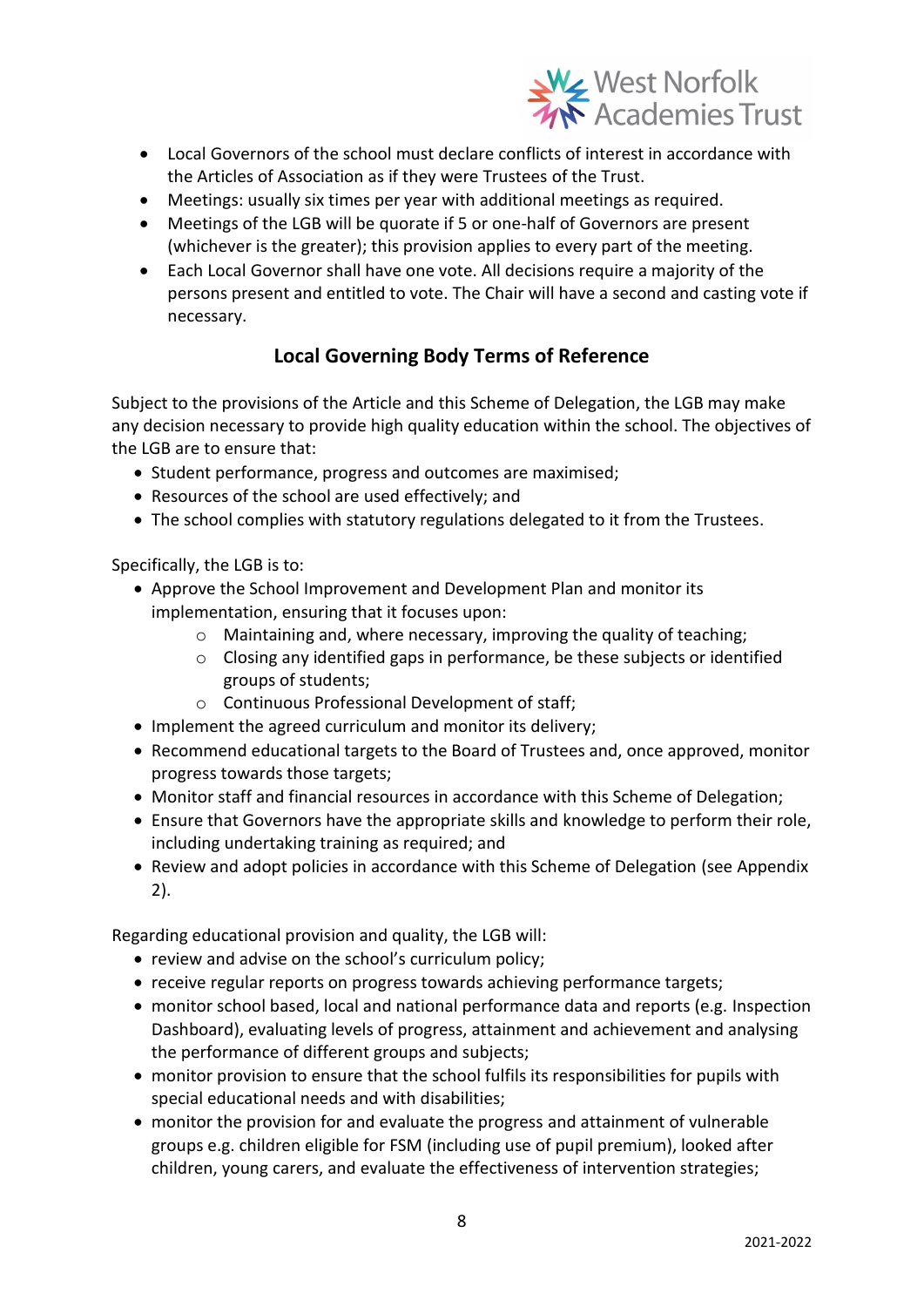

- monitor the quality of teaching and learning and evaluate its impact;
- determine, monitor and evaluate the range and the impact of extended activities on pupil learning;
- monitor application of child protection and other policies relevant to safeguarding;
- monitor incidences of bullying, discrimination, etc and advise on appropriate strategies;
- monitor attendance, punctuality and exclusions;
- monitor application of the school's behaviour and discipline policies;
- ensure students are supported to make informed decisions for a healthy lifestyle physically, emotionally and socially; and

Regarding leadership, management and resources, the LGB will:

- Monitor staffing information, including ensuring that the staffing structure is effective and efficient, monitoring vacancy / agency levels and recruitment, monitoring staff leaving and the reasons for this, monitoring staff attendance, and monitoring the implementation of performance management and the pay policy;
- Review and approve policies as set out in the Scheme of Delegation.

#### **ENGAGEMENT ACTIVITY BETWEEN THE TRUSTEES AND THE LOCAL GOVERNING BOARD**

Please refer to appendix 1 for the schedule of meetings for both Primary and Secondary Schools. This also includes the meeting plans for the chair of governors and Trustees.

#### **MECHANISM FOR THE LGB TO COMMUNICATE RISKS AND FOLLOW UP CHALLENGE AND SUPPORT TO THE TRUSTEES ON A REGULAR BASIS**

In addition to the information that the LGB will provide to the Trust as set out in the engagement activity described above –

- 1) Minutes of LGB meetings will be provided in a timely manner to Trustees.
- 2) The Chair of the LGB highlights any new potential risks for the attention of Trustees in the minutes. Where a problem is identified the Chair of the LGB will set out how the LGB is proposing to address it or identify what support is needed and whether it is RAG rated amber (manageable) or red (urgent).
- 3) It will be the responsibility of the Executive Team for each school to follow up with the headteacher/Chair of the LGB the impact of the steps the school has taken or the support provided by the Trust and to include this in their reports to Trustees.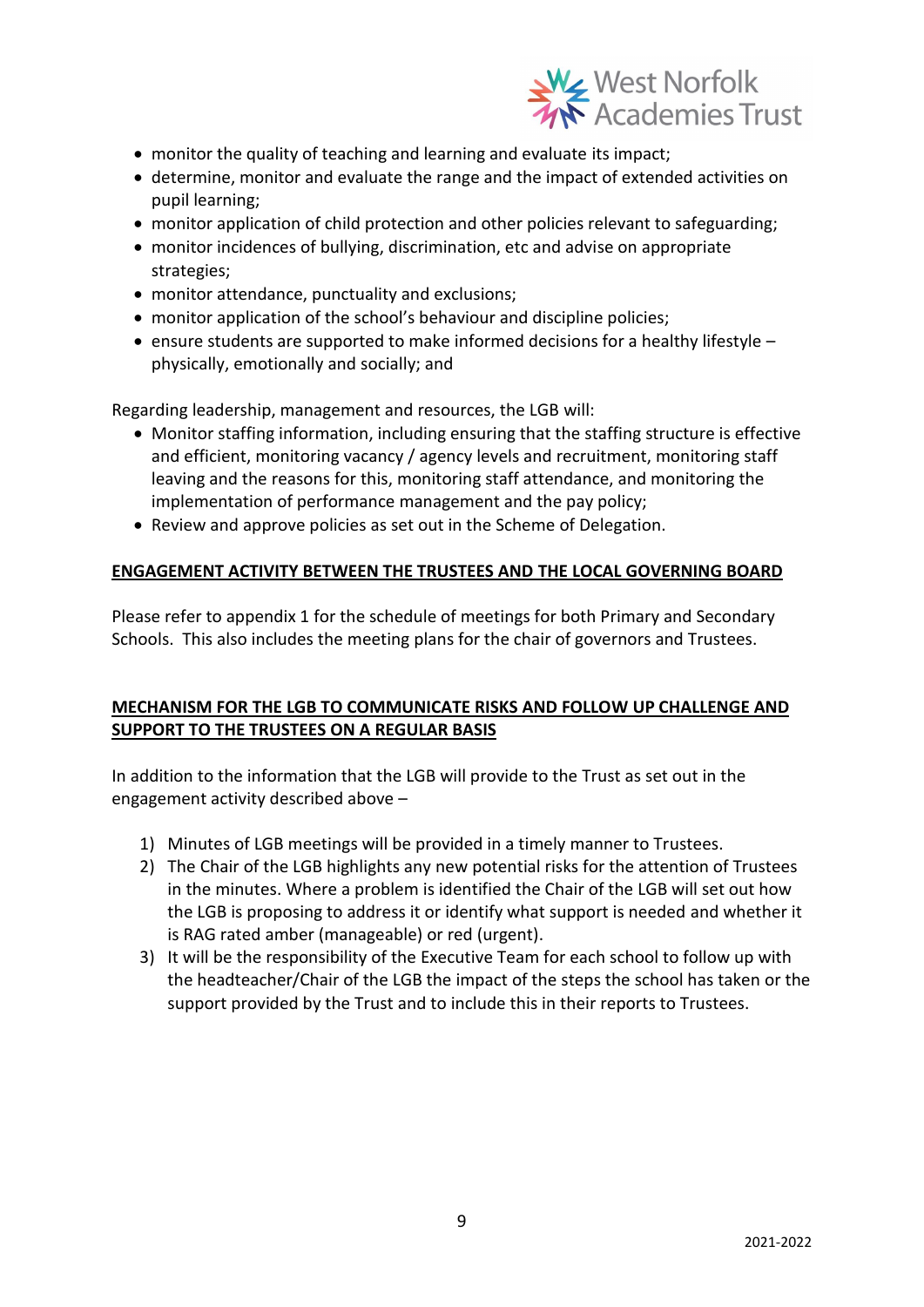

### **Appendix 1 Secondary Schools Governance / Trustee Schedule**

| <b>Meeting</b>   | <b>Agenda / Meeting Objective</b>                                    | <b>Timing</b>              |
|------------------|----------------------------------------------------------------------|----------------------------|
|                  | Term $1 - 2^{nd}$ September to $17^{th}$ December 2021               |                            |
| Chair of         | Plan for the forthcoming academic year                               | Monday 6 <sup>th</sup>     |
| Governors        | <b>Updated Scheme of Delegation</b>                                  | September 2021             |
|                  | Reporting                                                            |                            |
| Trustee          | <b>Safeguarding Training</b>                                         | Monday 13th                |
| Meeting          | <b>School Outcomes</b>                                               | September 2021             |
|                  | <b>Strategy Plans</b>                                                |                            |
|                  | Priorities for the Academic Year                                     |                            |
| LGB <sub>1</sub> | Safeguarding Training for Governors                                  | September 2021             |
|                  | Safeguarding Policy / Single Central Record                          |                            |
|                  | Key Exam Groups Outcomes- Y11 & Vi Form                              |                            |
|                  | <b>Policy Reviews</b>                                                |                            |
|                  | <b>Website Compliance</b>                                            |                            |
|                  | <b>Pupil Premium Statements</b>                                      |                            |
|                  | Recruitment Y7 & Vi Form - Retention Figures                         |                            |
|                  | Allocation of Governors to link roles                                |                            |
| Trustee          | Curriculum Development / Monitoring Plans                            | Wednesday 20 <sup>th</sup> |
| Meeting          | <b>Engagement &amp; Creative Arts Strategy</b>                       | October 2021               |
|                  | Finance & Operations Reporting                                       |                            |
|                  | Half Term - 25 <sup>th</sup> October - 29 <sup>th</sup> October 2021 |                            |
| LGB <sub>2</sub> | Head Teacher's Report                                                | November 2021              |
|                  | Single Central Record                                                |                            |
|                  | Review of Development Plans/SEFs                                     |                            |
|                  | Y7 & (Y12) Induction Report - feedback from                          |                            |
|                  | initial Assessments                                                  |                            |
|                  | Pupil Premium - Plans/Strategies                                     |                            |
|                  | Careers                                                              |                            |
|                  | Feedback from Y11 & (Y13) Health Checks                              |                            |
|                  | Safeguarding Report                                                  |                            |
| Chair of         | <b>Standards Meeting</b>                                             | Monday 13th                |
| Governors        |                                                                      | December 2021              |
| <b>Trustee</b>   | <b>AGM</b>                                                           | Wednesday 15 <sup>th</sup> |
| Meeting          | Presentation of annual accounts                                      | December 2021              |
|                  | Director of Standards - Primary / Secondary                          |                            |
|                  | Reports                                                              |                            |
|                  | <b>Policy Development</b>                                            |                            |
|                  | Term $2 - 4$ <sup>th</sup> January to 1 <sup>st</sup> April 2022     |                            |
| Trustee          | <b>Curriculum Strategy</b>                                           | Monday January 17th        |
| Meeting          | <b>Key Group Reporting</b>                                           | 2022                       |
|                  | Finance & Operations (SCA)                                           |                            |
| LGB <sub>3</sub> | Y10 Focus                                                            | February 2022              |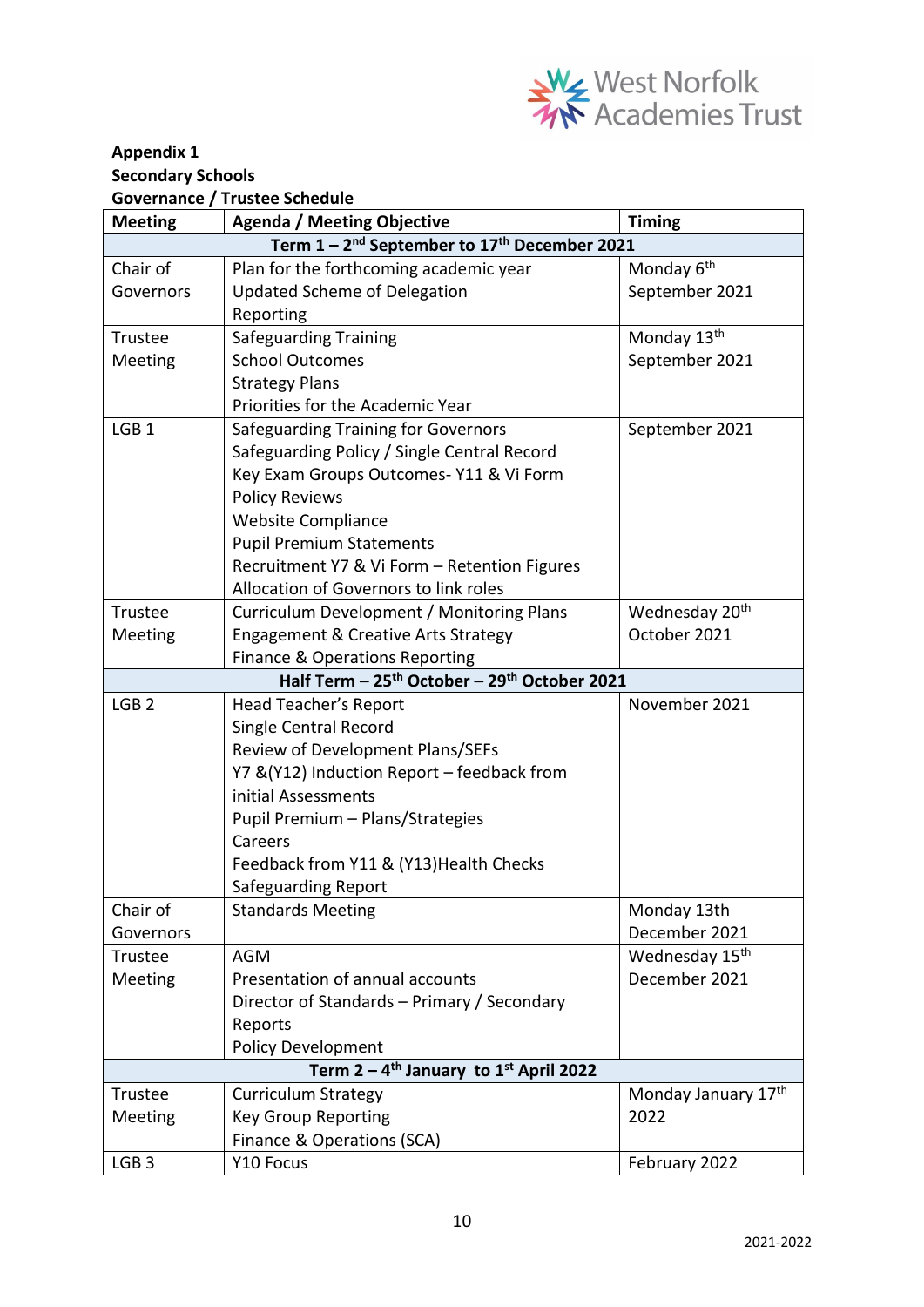

|                                       | Y9 Focus                                                                |                                   |  |  |
|---------------------------------------|-------------------------------------------------------------------------|-----------------------------------|--|--|
|                                       | (Y12 & Y13 Focus)                                                       |                                   |  |  |
|                                       | Progression to Vi Form / Level 3 - all year groups                      |                                   |  |  |
|                                       | <b>PSHE Provision</b>                                                   |                                   |  |  |
|                                       | Workload and Well Being                                                 |                                   |  |  |
|                                       | Safeguard Report                                                        |                                   |  |  |
|                                       | Half Term - 14 <sup>th</sup> February to 18 <sup>th</sup> February 2022 |                                   |  |  |
| LGB <sub>4</sub>                      | Head Teacher's Report                                                   | <b>March 2022</b>                 |  |  |
|                                       | Safeguarding Report / Single Central Record                             |                                   |  |  |
|                                       | SEN-D Review & Policy to include impact report of IDL                   |                                   |  |  |
|                                       | <b>LAC Report</b>                                                       |                                   |  |  |
|                                       | <b>Pupil Premium Progress</b>                                           |                                   |  |  |
|                                       | Y11 (PPE Feedback)                                                      |                                   |  |  |
|                                       | <b>Y7 Focus</b>                                                         |                                   |  |  |
|                                       | Y8 Focus                                                                |                                   |  |  |
| Chair of                              | <b>Standards Meeting</b>                                                | Monday 28th March                 |  |  |
| Governors                             |                                                                         | 2022                              |  |  |
| <b>Trustee Meeting</b>                | Director of Standards - Primary / Secondary Reports                     | Wednesday 30 <sup>th</sup> March  |  |  |
|                                       | Finance & Operations                                                    | 2022                              |  |  |
|                                       | Key Group Feedback                                                      |                                   |  |  |
|                                       | Term $3 - 12$ <sup>th</sup> April to $21$ <sup>st</sup> July 2022       |                                   |  |  |
| <b>Trustee Meeting</b>                | <b>Curriculum Strategy</b>                                              | Wednesday 4 <sup>th</sup> May     |  |  |
|                                       | Key Group Feedback                                                      | 2022                              |  |  |
|                                       | Finance & Operations                                                    |                                   |  |  |
| LGB <sub>5</sub>                      | Final Predictions - Y11 & (Y13)                                         | May 2022                          |  |  |
|                                       | Extra-curricular participation                                          |                                   |  |  |
|                                       | Safeguarding Report<br>Half Term 31st May to 4th June 2022              |                                   |  |  |
| <b>Trustee Meeting</b>                | Audit Committee - Budget Approval                                       | 15 <sup>th</sup> June 2022        |  |  |
|                                       | <b>Curriculum Strategy</b>                                              |                                   |  |  |
|                                       | Key Group Feedback                                                      |                                   |  |  |
| LGB <sub>6</sub>                      | <b>Head Teachers Report</b>                                             | <b>July 2022</b>                  |  |  |
|                                       | <b>Single Central Record</b>                                            |                                   |  |  |
|                                       | Review of SDP/SEF                                                       |                                   |  |  |
|                                       | Year 7 Focus                                                            |                                   |  |  |
|                                       | Year 8 Focus                                                            |                                   |  |  |
|                                       | Year 9 Focus                                                            |                                   |  |  |
|                                       | Year 10 & (Y12) Status Update                                           |                                   |  |  |
|                                       | Plans for Next Year                                                     |                                   |  |  |
|                                       | <b>Safeguarding Report</b>                                              |                                   |  |  |
| Chair of                              | Summary Plans for 2022 - 2023                                           | Monday 11 <sup>th</sup> July 2022 |  |  |
| Governors                             |                                                                         |                                   |  |  |
| <b>Trustee Meeting</b>                | Predictions                                                             | Wednesday 13 <sup>th</sup> July   |  |  |
|                                       | Director of Standard's Report Primary & Secondary                       | 2022                              |  |  |
|                                       | <b>Strategy Plans</b>                                                   |                                   |  |  |
|                                       | <b>Policy Development</b>                                               |                                   |  |  |
|                                       | Finance & Operations (SCA)                                              |                                   |  |  |
| End of Term - Thursday 21st July 2022 |                                                                         |                                   |  |  |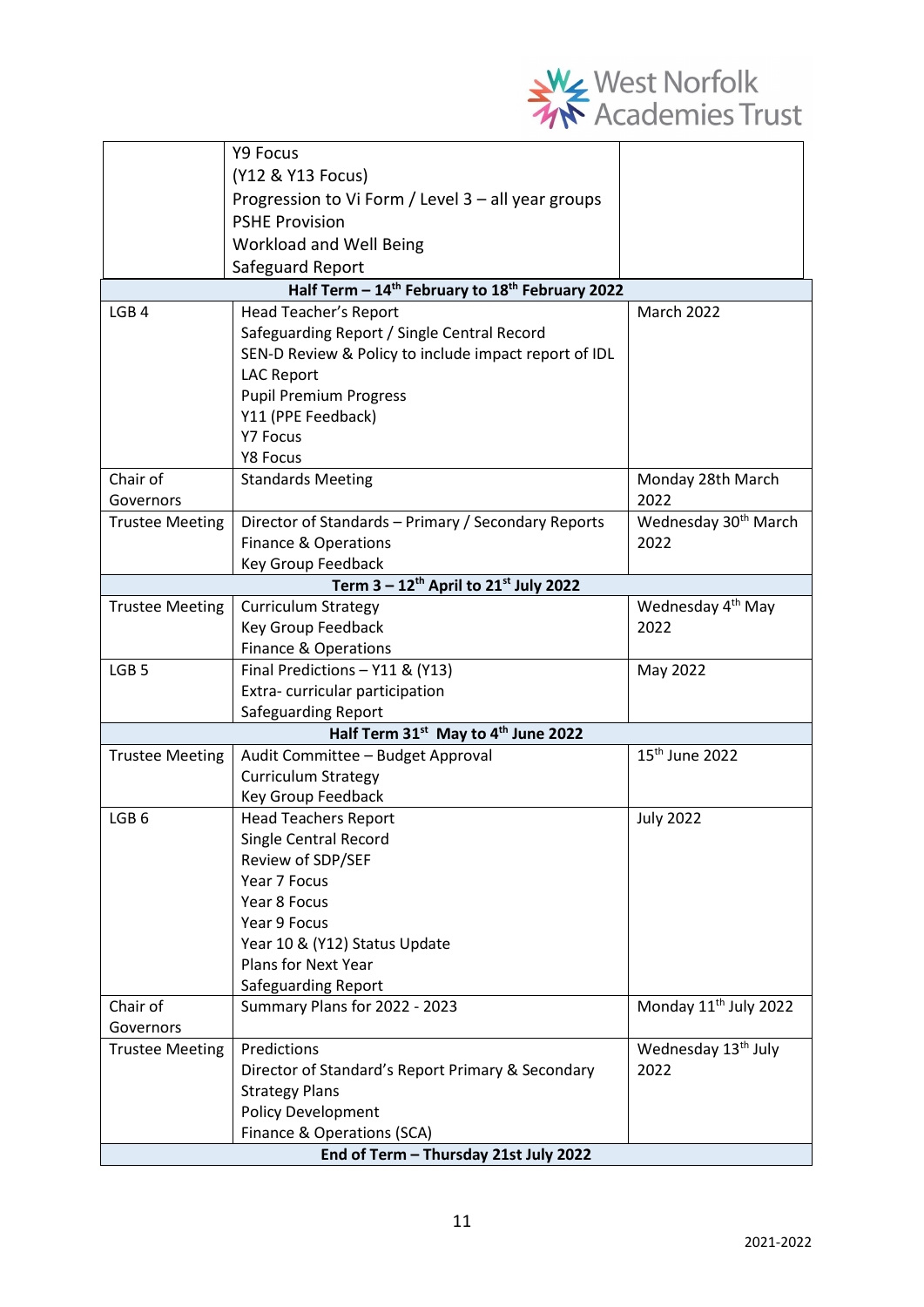

#### **Primary Schools**

Governance / Trustee Schedule

| <b>Meeting</b>                                                       | <b>Agenda / Meeting Objective</b>                                     | <b>Timing</b>                 |  |  |  |  |
|----------------------------------------------------------------------|-----------------------------------------------------------------------|-------------------------------|--|--|--|--|
| Term 1 - 2 <sup>nd</sup> September to 17 <sup>th</sup> December 2021 |                                                                       |                               |  |  |  |  |
| Chair of                                                             | Plans for the forthcoming academic year                               | Monday 6 <sup>th</sup>        |  |  |  |  |
| Governors                                                            | <b>Updated Scheme of Delegation</b>                                   | September 2021                |  |  |  |  |
|                                                                      | Reporting                                                             |                               |  |  |  |  |
|                                                                      |                                                                       |                               |  |  |  |  |
| Trustee                                                              | <b>Safeguarding Training</b>                                          | Monday 13 <sup>th</sup>       |  |  |  |  |
| Meeting                                                              | <b>School Outcomes</b>                                                | September 2021                |  |  |  |  |
|                                                                      | <b>Strategy Plans</b>                                                 |                               |  |  |  |  |
| LGB <sub>1</sub>                                                     | School Development Plan & SEF                                         | September 2021                |  |  |  |  |
|                                                                      | Safeguarding Training for Governors                                   | w/c 27 <sup>th</sup> Sept '21 |  |  |  |  |
|                                                                      | Safeguarding Policy                                                   |                               |  |  |  |  |
|                                                                      | EYFS baseline & Whole School Targets                                  |                               |  |  |  |  |
|                                                                      | <b>Policy Review</b>                                                  |                               |  |  |  |  |
|                                                                      | <b>Website Compliance</b>                                             |                               |  |  |  |  |
|                                                                      | <b>Pupil Premium Statement</b>                                        |                               |  |  |  |  |
|                                                                      | <b>Sports Premium Statement</b>                                       |                               |  |  |  |  |
|                                                                      | Catch Up Premium Statement                                            |                               |  |  |  |  |
|                                                                      | Allocation of Governors to link roles                                 |                               |  |  |  |  |
| Trustee                                                              | Curriculum Development / Monitoring Plans                             | Wednesday 20 <sup>th</sup>    |  |  |  |  |
| Meeting                                                              | <b>Engagement &amp; Creative Arts Strategy</b>                        | October 2021                  |  |  |  |  |
|                                                                      | Finance & Facilities Reporting                                        |                               |  |  |  |  |
|                                                                      | Half Term - 25 <sup>th</sup> October to 29 <sup>th</sup> October 2021 |                               |  |  |  |  |
| LGB <sub>2</sub>                                                     | Head Teacher's Report                                                 | December 2021                 |  |  |  |  |
|                                                                      | <b>Autumn Data Review</b>                                             | w/c 13 <sup>th</sup> Dec '21  |  |  |  |  |
|                                                                      | Pupil Premium - Review                                                |                               |  |  |  |  |
|                                                                      | Curriculum                                                            |                               |  |  |  |  |
|                                                                      | Review of development plan                                            |                               |  |  |  |  |
|                                                                      | Safeguarding Report                                                   |                               |  |  |  |  |
| Chair of                                                             | <b>Standards Meeting</b>                                              | Monday 13th                   |  |  |  |  |
| Governors                                                            |                                                                       | December 2021                 |  |  |  |  |
| Trustee                                                              | <b>AGM</b>                                                            | Wednesday 15 <sup>th</sup>    |  |  |  |  |
| <b>Meeting</b>                                                       | Presentation of annual accounts                                       | December 2021                 |  |  |  |  |
|                                                                      | Director of Standards - Primary / Secondary                           |                               |  |  |  |  |
|                                                                      | Reports                                                               |                               |  |  |  |  |
|                                                                      | Finance & Facilities Reporting                                        |                               |  |  |  |  |
|                                                                      | Term 2 - 4 <sup>th</sup> January to 1 <sup>st</sup> April 2022        |                               |  |  |  |  |
| Trustee                                                              | Strategic                                                             | January 17 <sup>th</sup> 2022 |  |  |  |  |
| Meeting                                                              |                                                                       |                               |  |  |  |  |
| LGB <sub>3</sub>                                                     | Most Able Students - Performance across all Year                      | February 2022                 |  |  |  |  |
| Standards                                                            | groups.                                                               |                               |  |  |  |  |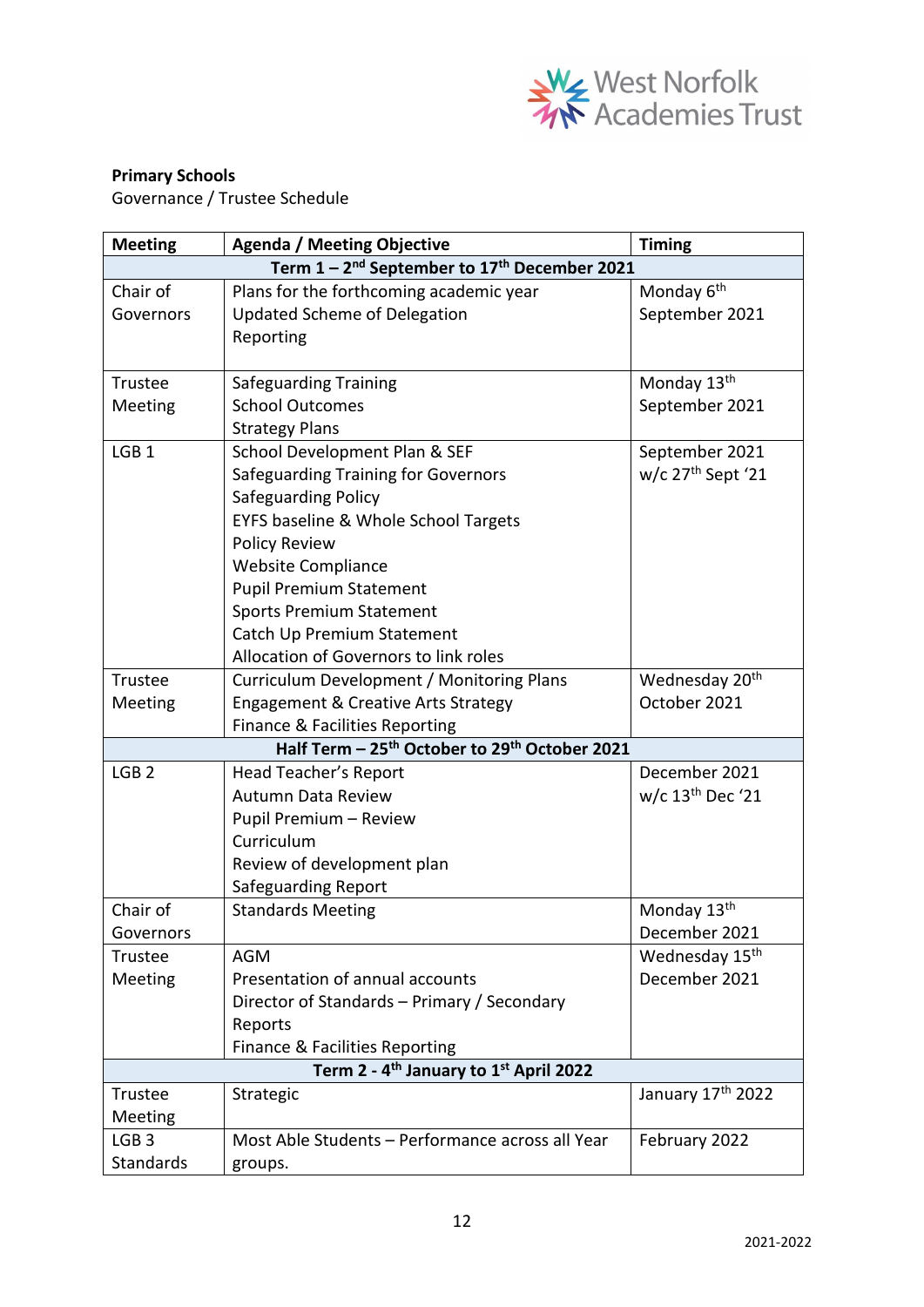

|                  | <b>Sports Premium Review</b>                                |                                |
|------------------|-------------------------------------------------------------|--------------------------------|
|                  | ICT provision                                               |                                |
|                  | Review School Development Plan                              |                                |
|                  | Reducing staff workload                                     |                                |
|                  | <b>Review SEF</b>                                           |                                |
|                  | <b>Safeguarding Report</b>                                  |                                |
|                  | Half Term - 14 <sup>th</sup> February to 18th February 2022 |                                |
| LGB <sub>4</sub> | Head Teacher's Report                                       | March 2022                     |
|                  | <b>Spring Data Review</b>                                   | w/b 28 <sup>th</sup> March '22 |
|                  | <b>SEN-D Review &amp; Policy</b>                            |                                |
|                  | <b>LAC Report</b>                                           |                                |
|                  | Pupil Premium Review                                        |                                |
|                  | <b>Review of SDP</b>                                        |                                |
|                  | Safeguarding Report                                         |                                |
| Chair of         | <b>Standards Meeting</b>                                    | Monday 28th March              |
| Governors        |                                                             | 2022                           |
| <b>Trustee</b>   | Director of Standards - Primary / Secondary Report          | Wednesday 30 <sup>th</sup>     |
| Meeting          |                                                             | <b>March 2022</b>              |
|                  | Term $3 - 19$ <sup>th</sup> April to 22nd July 2022         |                                |
| Trustee          | Strategic                                                   | Wednesday 4 <sup>th</sup> May  |
| Meeting          |                                                             | 2022                           |
| LGB <sub>5</sub> | Final Predictions - Y6, EYFS, Phonics, KS1 and Yr 4         | May 2022                       |
|                  | tables                                                      |                                |
|                  | Review School Development Plan                              |                                |
|                  | Extra - curricular participation                            |                                |
|                  | Curriculum review                                           |                                |
|                  | <b>Behaviour for Learning</b>                               |                                |
|                  | Safeguarding Report                                         |                                |
|                  | Half Term $-30th$ May to 3rd June 2022                      |                                |
| Trustee          | <b>Budget Approval</b>                                      | 15 <sup>th</sup> June 2022     |
| Meeting          |                                                             |                                |
| LGB <sub>6</sub> | <b>Head Teachers Report</b>                                 | <b>July 2022</b>               |
|                  | Summer Data Review and Key Outcomes/Progress                | w/c $18th$ July '22            |
|                  | Review School Development Plan                              |                                |
|                  | <b>Pupil Premium Review</b>                                 |                                |
|                  | <b>Plans for Next Year</b>                                  |                                |
|                  | <b>Safeguarding Report</b>                                  |                                |
|                  |                                                             |                                |
| Chair of         | Summary Plans for 2021-2022                                 | Monday 11 <sup>th</sup> July   |
| Governors        |                                                             | 2022                           |
| Trustee          | <b>Strategy Plans</b>                                       | Wednesday 13th                 |
| Meeting          | Director of Standards Report Primary & Secondary            | <b>July 2022</b>               |
|                  |                                                             |                                |
|                  | End of Term - Thursday 21st July 2022                       |                                |

 $\begin{array}{c} \hline \end{array}$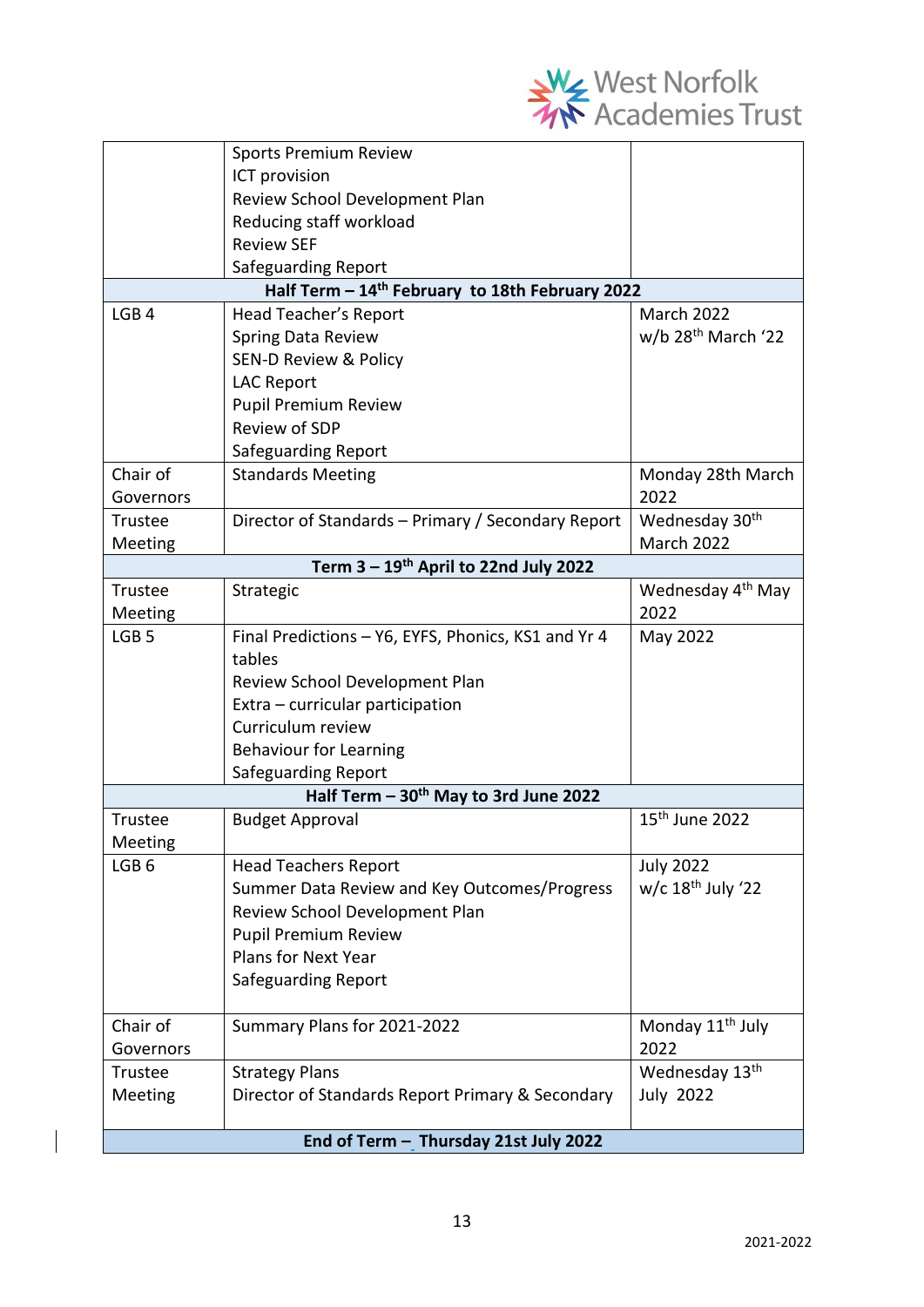

Each meeting will consider progress against the School Development Plan/School Priorities and progress against any previously identified vulnerabilities that the Chair of the LGB has reported to the Trust.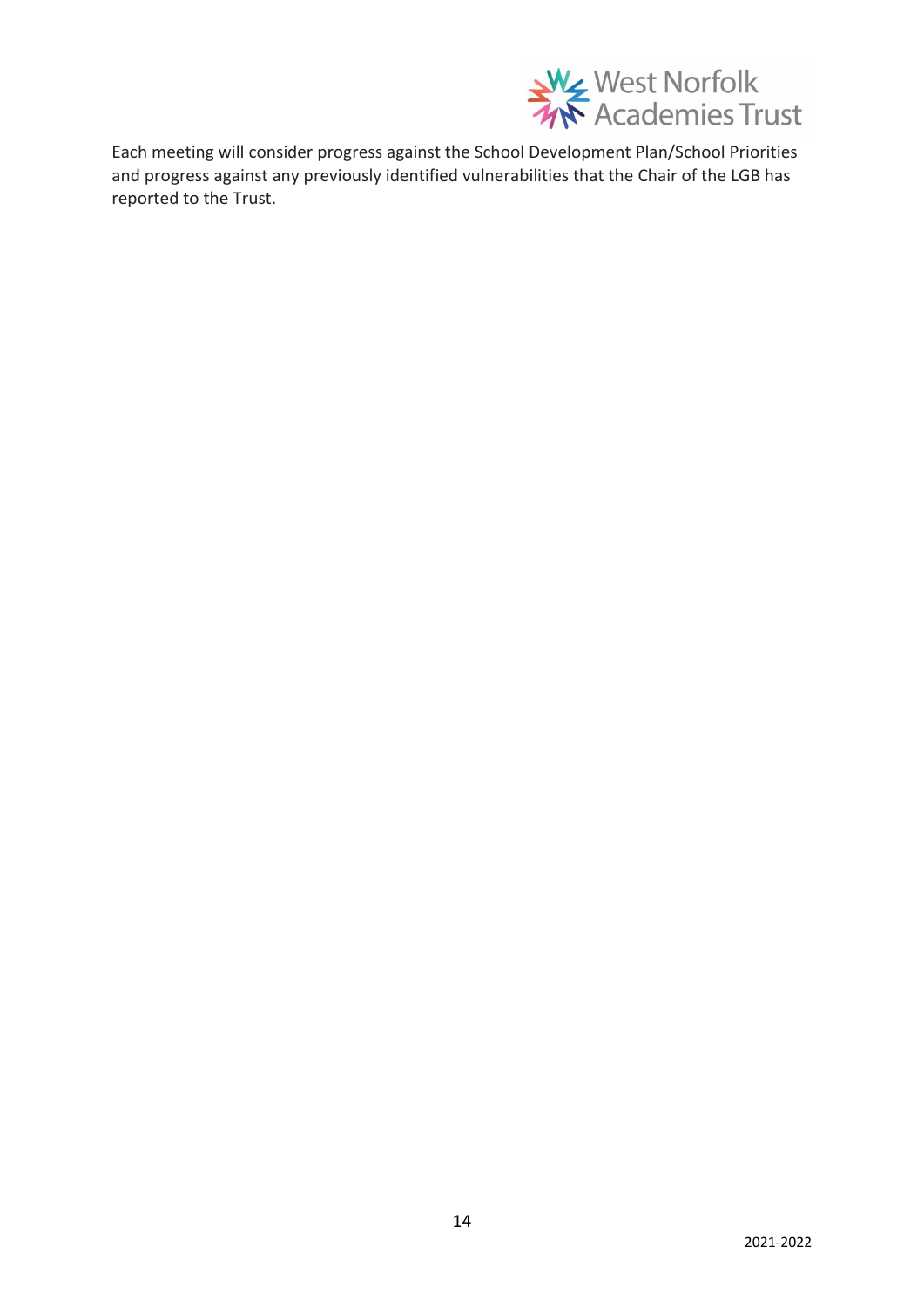| POLICY/DOCUMENT                                                   | TRUST /<br><b>SCHOOL</b> | <b>APPROVAL</b>   | <b>COMMENT</b>                                                                                                 |
|-------------------------------------------------------------------|--------------------------|-------------------|----------------------------------------------------------------------------------------------------------------|
| <b>Admission Arrangements</b>                                     | <b>All Schools</b>       | <b>LGB</b>        |                                                                                                                |
| <b>Charging and Remissions</b>                                    | <b>Trust</b>             | Trustees          | Document published on all school<br>websites                                                                   |
| Data Protection                                                   | Trust                    | <b>Trustees</b>   |                                                                                                                |
| Protection of biometric information of<br>children                | <b>Trust</b>             | Trustee           | Section 18 of the Data Protection<br>Policy references this                                                    |
| School Information Published on<br>Websites                       | <b>All Schools</b>       | Monitored by LGBs | Live                                                                                                           |
| <b>School Complaints</b>                                          | <b>Trust</b>             | <b>Trustees</b>   | Document published on all school<br>websites                                                                   |
| Capability of Staff                                               | <b>Trust</b>             | <b>Trustees</b>   | Published on the Trust Website                                                                                 |
| Newly Qualified Teachers (NQTs)                                   | <b>All Schools</b>       | <b>LGB</b>        |                                                                                                                |
| Staff Discipline, Conduct & Grievance                             | Trust                    | <b>Trustees</b>   | Published on the Trust Website<br>Discipline Policy under review<br>Conduct is for both staff and<br>governors |
| Single Central Record                                             | <b>All Schools</b>       | Monitored by LGBs | Live                                                                                                           |
| Procedures for dealing with allegations<br>of abuse against staff | <b>Trust</b>             | <b>Trustees</b>   | Trust Bullying & Harassment Policy.<br>Also referenced in safeguarding<br>policies                             |
| <b>Accessibility Plan</b>                                         | <b>All Schools</b>       | <b>LGBs</b>       |                                                                                                                |
| Child Protection Policy and Procedures                            | <b>All Schools</b>       | <b>LGBs</b>       |                                                                                                                |
| Children with health needs who cannot<br>attend school            | <b>All Schools</b>       | <b>LGBs</b>       |                                                                                                                |
| Designated Teacher for LAC and<br>previously LAC                  | <b>All Schools</b>       | <b>LGBs</b>       | Reported annually to LGB                                                                                       |
| Early Years Foundation Stage EYFS                                 | Primary                  | <b>LGBs</b>       |                                                                                                                |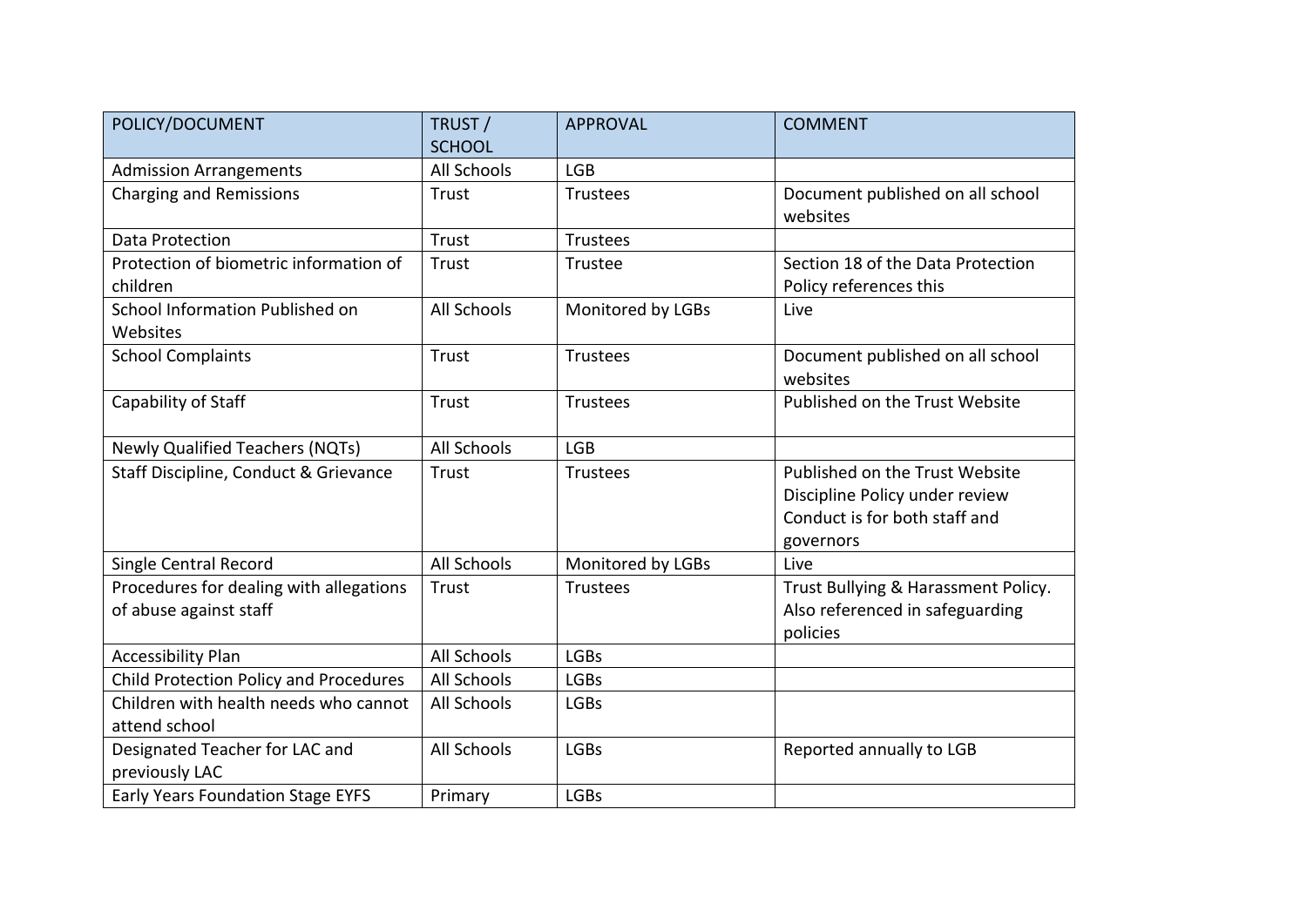

|                                          | Schools        |                 |                                   |
|------------------------------------------|----------------|-----------------|-----------------------------------|
| Special Educational needs and disability | All Schools    | <b>LGBs</b>     | Reported annually to LGB          |
| Supporting pupils with medical           | All Schools    | <b>LGBs</b>     |                                   |
| conditions                               |                |                 |                                   |
| Relationships and sex education (RSE)    | All Schools    | <b>LGBs</b>     |                                   |
| <b>Behaviour in School</b>               | All Schools    | <b>LGBs</b>     | To include anti-bullying strategy |
| <b>School Exclusion</b>                  | All Schools    | <b>LGBs</b>     |                                   |
| <b>Health and Safety</b>                 | Trust/Employer | <b>Trustees</b> |                                   |
| First Aid in Schools                     | Trust/Employer | Trustees        |                                   |
| <b>Premises Management Documents</b>     | Trust/Employer | <b>Trustees</b> |                                   |
| <b>Equality Information</b>              | Trust          | <b>Trustees</b> |                                   |
| Register of Business Interests of        | All Schools    | <b>LGBs</b>     | Live Document                     |
| <b>Headteacher and Governors</b>         |                |                 |                                   |
| <b>Careers Guidance</b>                  | All Schools    | <b>LGBs</b>     | <b>Reported Annually at LGBs</b>  |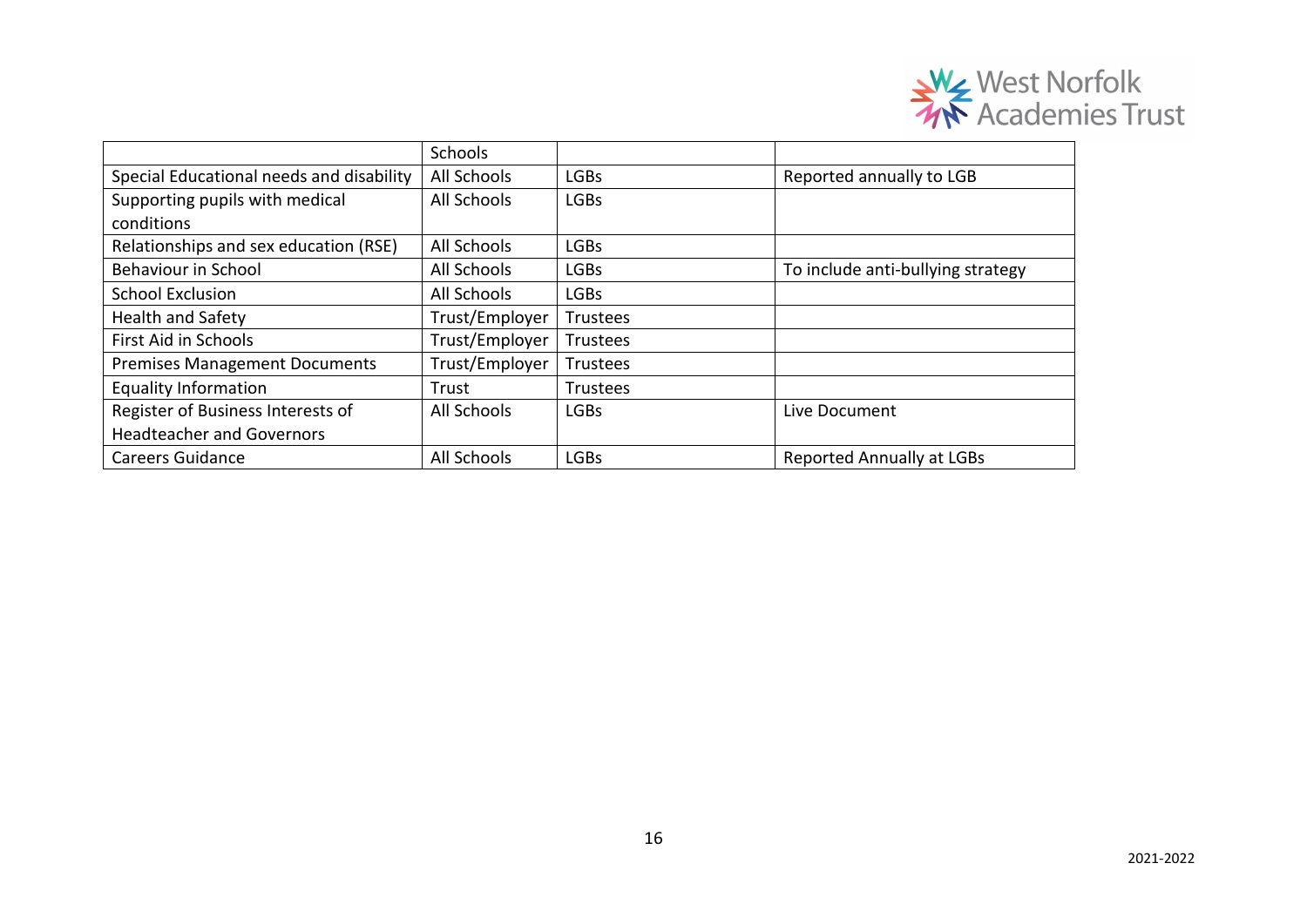

| <b>Trust Policies (* Statutory)</b>                       | <b>Review By</b> | <b>Agreed Date</b> |         | <b>Review By Date</b> |
|-----------------------------------------------------------|------------------|--------------------|---------|-----------------------|
| Anti Bribery                                              | Finance          | $Mar-21$           | 2 years | $Mar-23$              |
| <b>Articles of Association</b>                            |                  |                    |         |                       |
| <b>British Values at WNAT</b>                             |                  |                    |         |                       |
| <b>Bad Debt</b>                                           | Finance          | $Mar-21$           | 2 years | $Mar-23$              |
| <b>Cash Handling and Procedures</b>                       | Finance          | Oct-18             | 4 Years | Oct-22                |
| <b>CCTV Statement</b>                                     | <b>Trustees</b>  | <b>Dec-19</b>      | 3 Years | Dec-22                |
| Charge Card                                               | Finance          | Oct-18             | 4 Years | Oct-22                |
| Charging and Remissions *                                 | Finance          | Oct-19             | 2 years | $Sep-21$              |
| Complaints *                                              | <b>Trustees</b>  | $Sep-20$           | 4 Years | Sep-24                |
| Conflict of Interest                                      | <b>Trustees</b>  | $Mar-21$           | 3 Years | $Jun-24$              |
| Data Protection *                                         | <b>Trustees</b>  | <b>Dec-20</b>      | 3 Years | Dec-23                |
| <b>Equality Duty Statement &amp; Objectives</b><br>$\ast$ | Trustees         | $May-21$           | 4 Years | $May-25$              |
| Flexi-Schooling                                           | Trustee          | <b>Dec-19</b>      | 4 Years | Dec-23                |
| Fraud                                                     | Finance          | <b>Dec-19</b>      | 2 Years | Dec-21                |
| Freedom of Information *                                  | <b>Trustees</b>  | Oct-18             | 4 Years | Oct-22                |
| Gifts <sup>*</sup>                                        | Finance          | $Mar-21$           | 4 Years | Mar-25                |
| Health & Safety *                                         | <b>Trustees</b>  | <b>Dec-20</b>      | 2 Years | Dec-22                |
| Investment *                                              | Finance          | <b>Dec-19</b>      | 2 Years | Dec-21                |
| Retention - Pupil Data                                    | <b>Trustees</b>  | <b>Nov-20</b>      | 3 Years | <b>Nov-23</b>         |
| <b>Retention - Staff Data</b>                             | <b>Trustees</b>  | <b>Nov-20</b>      | 3 Years | $Nov-23$              |
| Reserves                                                  | Finance          | $Mar-21$           | Annual  | Mar-22                |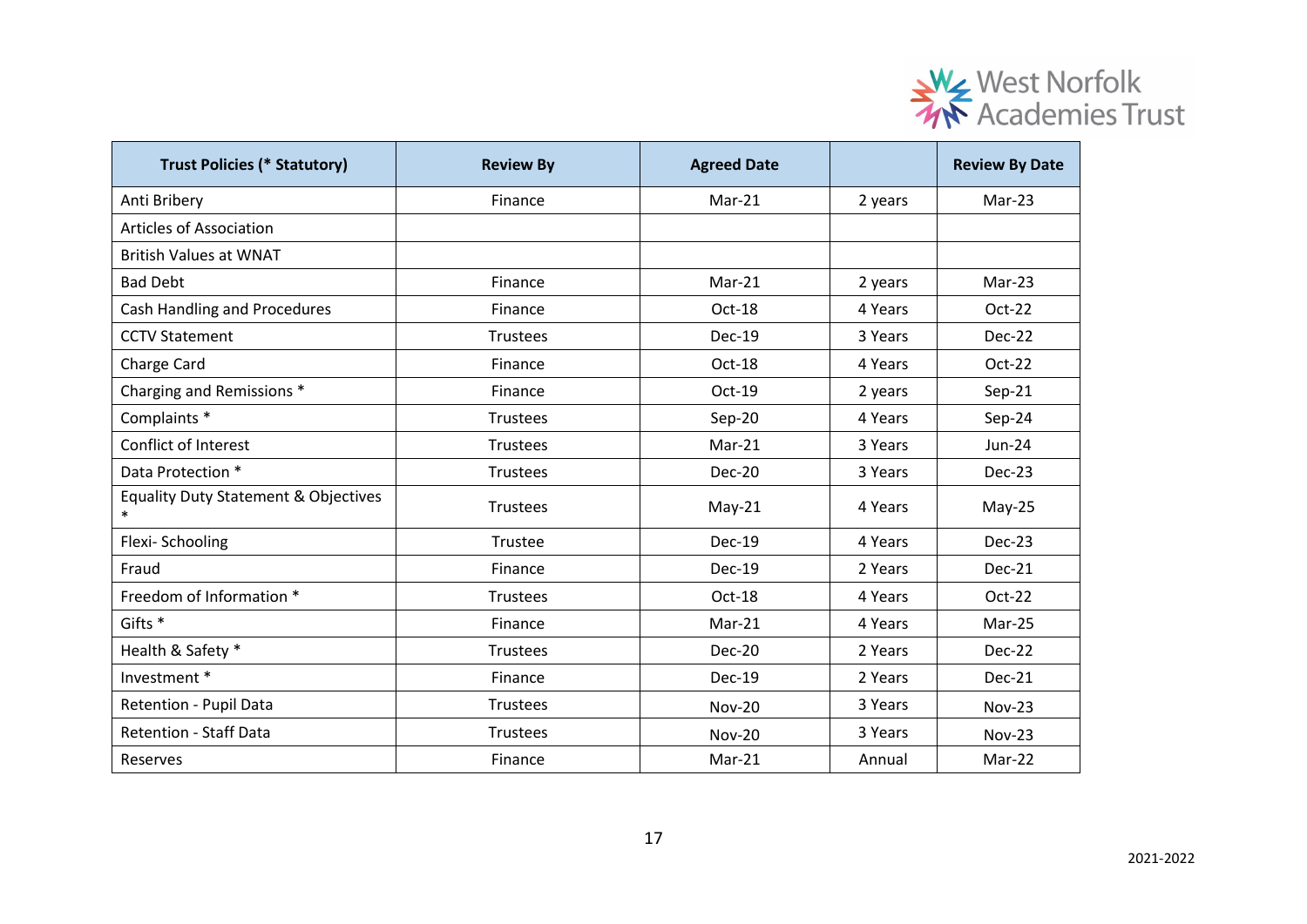

| <b>Staff Policies (* Statutory)</b>                                     | <b>Review By</b> | <b>Agreed Date</b> |         | <b>Review By</b><br><b>Date</b> |
|-------------------------------------------------------------------------|------------------|--------------------|---------|---------------------------------|
| <b>Adoption Policy &amp; Procedure</b>                                  | <b>Trustees</b>  | Jul-19             | 3 years | <b>Jul-22</b>                   |
| Appraising performance and Capability issues *<br><b>Teaching Staff</b> | Trustees         | Dec-20             | 3 years | Dec-23                          |
| Appraising performance and Capability issues *<br><b>Support Staff</b>  | <b>Trustees</b>  | Dec-20             | 3 years | Dec-23                          |
| <b>Bullying &amp; Harassment</b>                                        | Trustees         | $Jul-21$           | 3 years | Jul-24                          |
| Code of conduct staff and governors *                                   | Trustees         | Jul-19             | 3 years | $Jul-22$                        |
| Disciplinary procedures *                                               | <b>Trustees</b>  | $Mar-21$           | 4 Years | $Mar-25$                        |
| Discretionary Leave of absence                                          | Trustees         | Dec-19             | 3 years | Dec-22                          |
| Flexible working                                                        | Trustees         | $Jul-21$           | 3 years | $Jul-24$                        |
| Grievance                                                               | <b>Trustees</b>  | <b>Dec-20</b>      | 3 years | Dec-23                          |
| Induction                                                               | Trustees         | Dec-20             | 3 years | Dec-23                          |
| Maternity                                                               | <b>Trustees</b>  | $Jul-21$           | 3 years | Jul-24                          |
| <b>Organisational Change</b>                                            | Trustees         | Dec-20             | 3 years | Dec-23                          |
| Paternity (adoption)                                                    | Trustees         | Jul-19             | 3 years | $Jul-22$                        |
| Paternity (birth)                                                       | Trustees         | Jul-19             | 3 years | $Jul-22$                        |
| Pay                                                                     | Trustees         | Dec-20             | Annual  | Dec-21                          |
| Probation                                                               | Trustees         | $Jul-21$           | 3 years | Jul-24                          |
| <b>Recruitment &amp; Selection</b>                                      | <b>Trustees</b>  | <b>Dec-19</b>      | 3 years | <b>Dec-22</b>                   |
| <b>Handling Redundancy Procedure</b>                                    | Trustees         | <b>Dec-20</b>      | 3 years | Dec-23                          |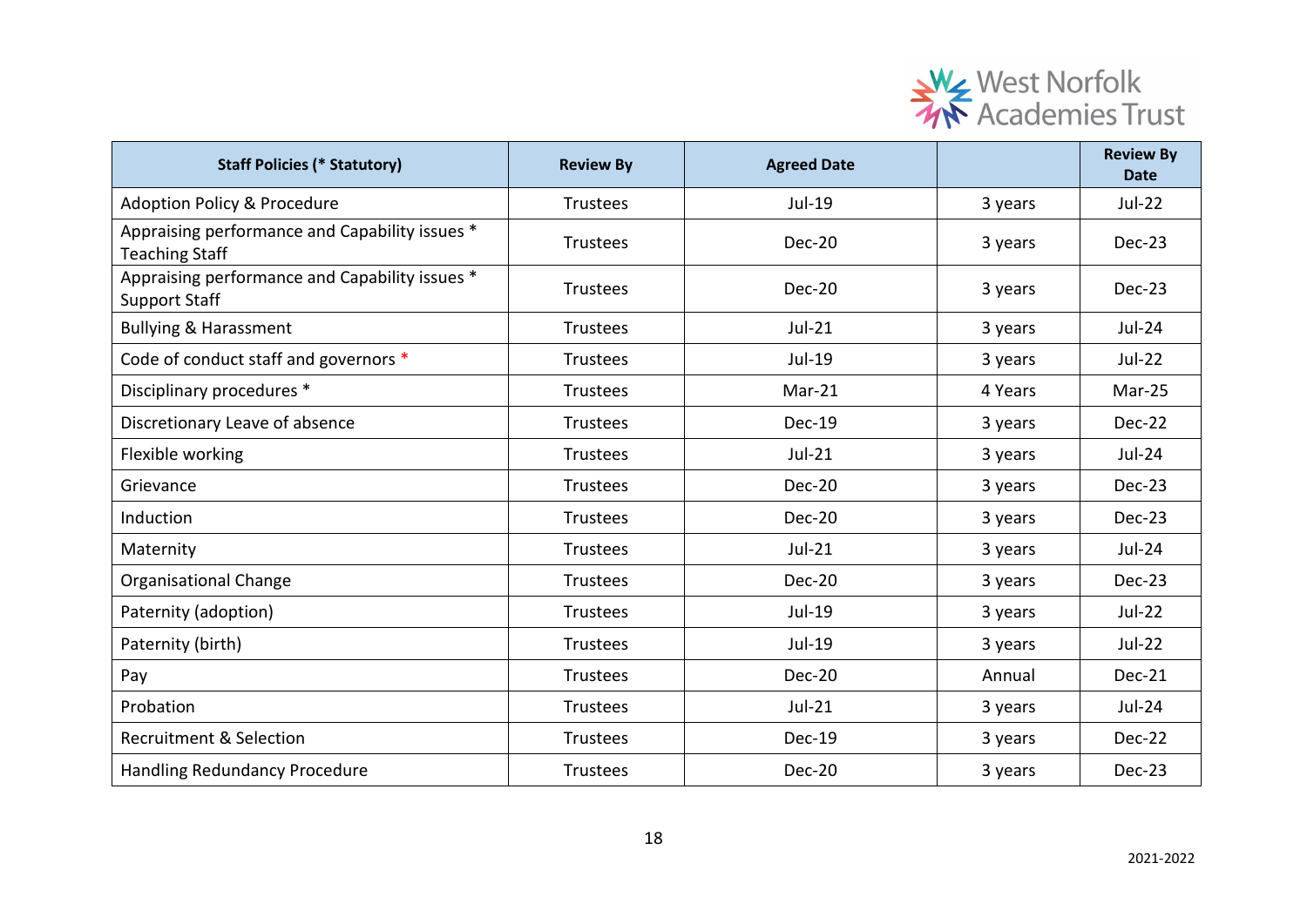

| Sickness Absence                 | <b>Trustees</b> | Dec-20   | 3 years | Dec-23        |
|----------------------------------|-----------------|----------|---------|---------------|
| Staff benefits                   | Finance         | Oct-18   | 4 Years | Oct-22        |
| <b>Stress Management</b>         | Trustees        | $Dec-19$ | 3 years | Dec-22        |
| Shared parental leave (adoption) | Trustees        | $Jul-21$ | 3 years | $Jul-24$      |
| Shared parental leave (births)   | Trustees        | $Jul-21$ | 3 years | <b>Jul-24</b> |
| Wellbeing                        | Trustees        | $Dec-19$ | 3 years | Dec-22        |
| Whistleblowing *                 | <b>Trustees</b> | $Jul-21$ | 3 years | Jul-24        |